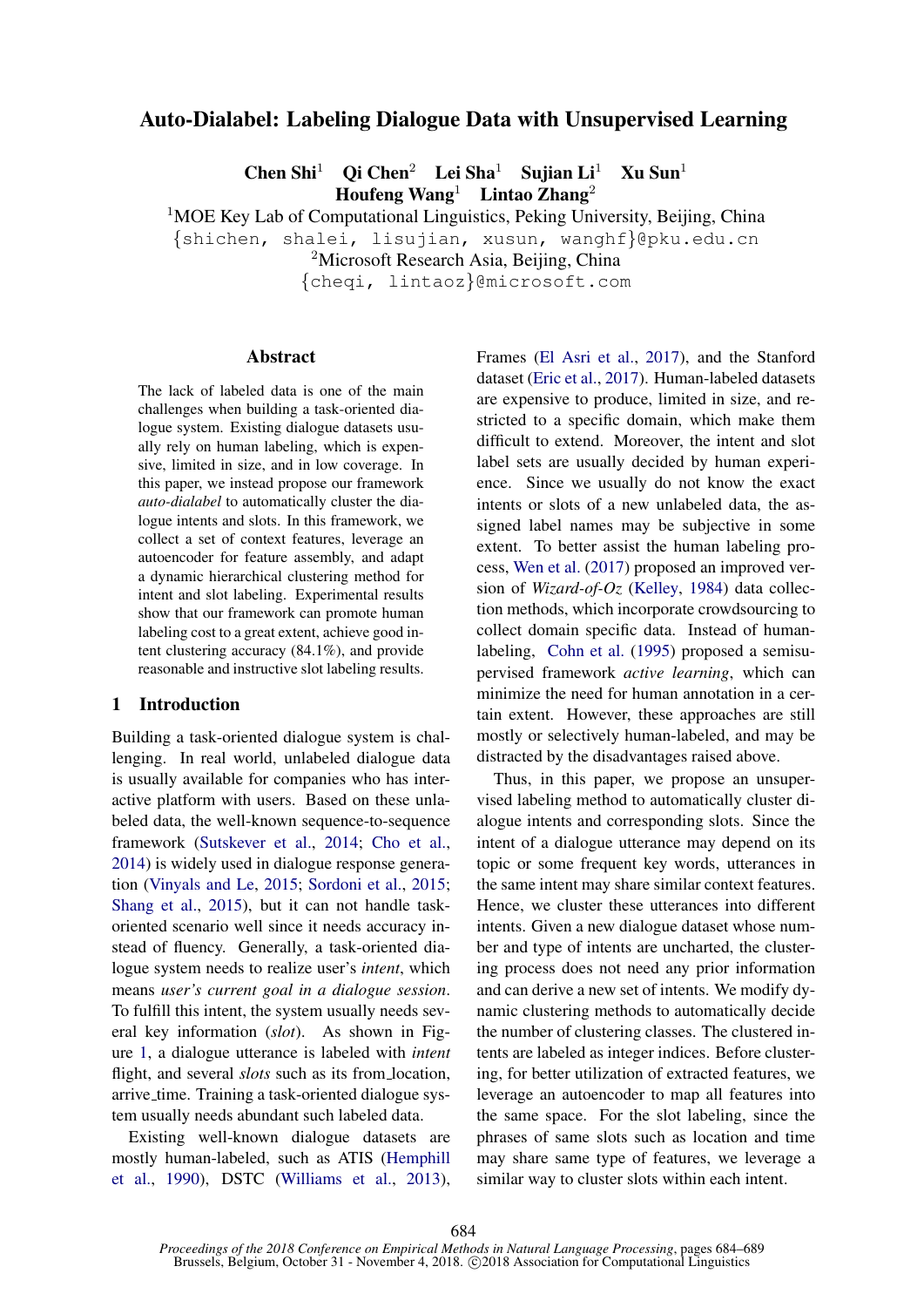

<span id="page-1-0"></span>Figure 1: An example of the dialogue labeling task.

Experimental results on the ATIS dataset [\(Hemphill et al.,](#page-4-5) [1990\)](#page-4-5) show that our proposed methods can achieve 84.1% intent clustering accuracy, and provide reasonable and instructive slot labeling results. Moreover, since the whole process is unsupervised, it can be much faster and more consistent and objective than human labeling, and extended to other domains. We think the proposed methods can be a good attempt for the automatic dialogue labeling task.

### 2 Auto-Dialabel Framework

Formally, we treat a multi-turn dialogue session  $\mathcal{D} = \{ \mathcal{Q}_1, \mathcal{R}_1, \cdots, \mathcal{Q}_N, \mathcal{R}_N \}$  as a sequence of  $\mathcal N$ query-response pairs between two interlocutors, in which *query* Q<sup>∗</sup> represents user's utterance and *response* R<sub>∗</sub> represents assistance's utterance. Each query utterance  $\mathcal{Q}_t$  should be labeled with an intent  $\mathcal{I}_t \in [0,\mathcal{K}]$ , which represents the interlocutor's purpose in current utterance.  $K$  is the number of intent classes, and should be dynamically decided during the labeling procedure.

Since each intent has its corresponding slots, for intent  $\mathcal{I}_t$ , we set its slot as  $\mathcal{S}_t = \{\mathcal{S}_{t,1}, \cdots, \mathcal{S}_{t,L_t}\},$ where  $\mathcal{L}_t$  is number of slots in  $\mathcal{I}_t$ .  $\mathcal{S}_t$  is also learned automatically and dynamically.

In detail, given a set of query utterances, the unsupervised dialogue auto-labeling system labels the intents and slots based on the following steps:

*feature extraction and assembly*, which extracts a set of context features  $F$  from query utterance, and leverages an autoencoder to compress each extracted feature into same size, then concatenate them as the assembled feature embedding  $\mathcal{E}$ .

*intent clustering*, which adopt dynamic hierarchical clustering to get intents based on  $\mathcal{E}$ .

*slot clustering*, which leverages the same clustering methods to get slots based on word-level features and labeled intents.

The process of intent labeling is shown in Figure [2.](#page-2-0) Slot labeling has a similar process to intent labeling. Features are a key to both intent labeling and slot labeling. We first introduce the feature extraction and assembly, which involves all the features used in our model. It is noted that we leverage all the features for intent clustering while we only use word-level features for slot labeling.

#### 2.1 Feature Extraction and Assembly

We design a set of context features  $\mathcal{F}_*$  at different levels of granularity to model the query utterance, including *word embedding*, *POS tag*, *frequent key words*, and *topic features*.

Word Embedding Given an *n*-words  $Q =$  $\{w_1, \dots, w_n\}$ , intuitively, the feature of Q relied on each words within it. One frequently-used way to model a sentence by words is to use a mean pooling for all word embeddings:  $\mathcal{F}_{W}$  = 1  $\frac{1}{n} \sum_{i}^{n}$  embedding of  $w_i$ 

POS Tag Since the distribution of the POS tag may effect the sentence's structure in syntactic level, we use *bag-of-POS* as the POS tag feature  $\mathcal{F}_{\mathcal{P}}$ . Given  $n_p$  types of POS tags,  $\mathcal{F}_{\mathcal{P}}$  =  $\{p_1, \dots, p_{n_n}\}\$ is a discrete vector in which each dimension  $p_i$  represents the existence of a POS tag  $POS_{i}$ .

Frequent Key Words In several occasions, the intent of a sentence is decided by some *key words*. So we specially emphasize it by introducing the frequent key words feature  $\mathcal{F}_{\mathcal{X}}$ .  $\mathcal{F}_{\mathcal{X}}$  =  ${x_1, \dots, x_c}$  represents the information of key words in query utterance. To centralize the word information, we cluster all the noun words into c different classes by its word embedding, then count the occurrence frequency of each class as a discrete vector  $\mathcal{F}_{\chi}$ .

Topic The topic-level feature denotes the topic information of query utterance. We leverage an unsupervised topic model to get the topic distribution  $\mathcal{F}_{\mathcal{T}} \in \mathbb{R}^t$  as the topic-level feature, t is the number of topics. Since query utterance are short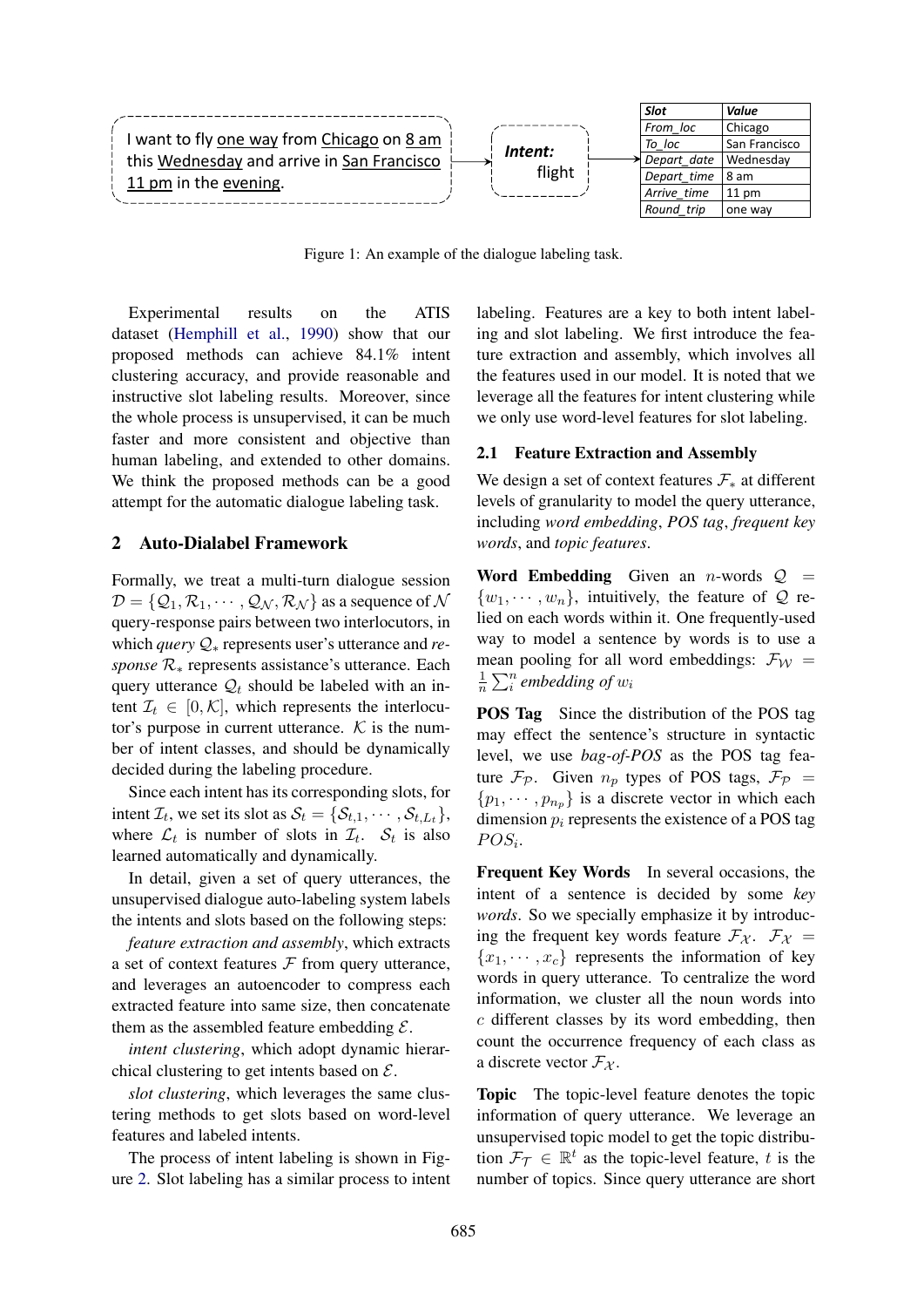

<span id="page-2-0"></span>Figure 2: An illustration of our proposed auto-dialabel framework for intent labeling.

texts, while conventional topic models such as LDA and PLSA depends on document-level word co-occurrence patterns to detect topics, which may suffer from data sparsity, thus directly applying those models may not work well. In this paper, we leverage the biterm topic model (BTM) proposed by [Yan et al.](#page-5-1) [\(2013\)](#page-5-1) for better performance.

The assembled feature embedding  $\mathcal E$  is the combination of each  $\mathcal{F}_i$ . Since each  $\mathcal{F}_i$  has different dimensions, which may unequally affect the clustering results, we use an autoencoder to encode all  $\mathcal{F}_i$  into same dimensions as  $\mathcal{E}_i$ , then we concatenate all the  $\mathcal{E}_i$  as  $\mathcal{E}$ , which will be used in the clustering procedure, as shown in Figure [2.](#page-2-0)

#### 2.2 Intent Clustering

Since given a new set of dialogue data, we do not know the number of intents it contains, thus we adapt the hierarchical clustering method to a *dynamic* version which can automatically decide the end of the clustering process by the cohesion of different classes. At the beginning of clustering, each query utterance is considered as a different class. At each steps, the cluster model chooses two classes which are the closest in distance, and cluster them into the same class. We use radial basis function (rbf) as the clustering distance. This process ends when all the distances exceed the threshold value, which is tuned on a labeled dataset, and fixed for future use.

#### 2.3 Slot Clustering

Since slots usually correspond to intents, we do slot labeling based on both the query utterance and the labeled intents. Considering that most slots are composed of noun words, we extract all the noun words in a dialogue, and leverage the same clustering methods as in the intent clustering part to

cluster them into different slot classes. Note that the slot clustering are word-level. So in *feature extraction*, it did not extract the topic-level features.

### 3 Experiments

#### 3.1 Dataset and Baseline Systems

We conduct experiments on the widely used ATIS dataset [\(Hemphill et al.,](#page-4-5) [1990\)](#page-4-5). The clustering parameters are tuned on the training set of the ATIS dataset [\(Hemphill et al.,](#page-4-5) [1990\)](#page-4-5), while the experiments are conducted on its test set. During clustering, we tune the clustering distance limit since it may be more general than the number of classes, and can be transferred to other datasets. The radial basis function (rbf) is used with sklearn default settings.

Since there is no existing systems specially designed for unsupervised dialogue labeling, we choose three well-known and widely used sentence representation methods, and leverage the results vector for clustering as our baseline systems. The first one is the BTM topic model [\(Yan et al.,](#page-5-1) [2013\)](#page-5-1). We use the topic distribution for clustering. The second one is the CDSSM model proposed by [Shen et al.](#page-4-11) [\(2014\)](#page-4-11). We use the clickthrough data for pre-training and get encoded sentence vector for clustering. The third one is the sentence embedding calculated by the average of word embedding in query utterance. For each baseline, we leverage the k-means for clustering and use the gold intent number as the cluster number of these models.

#### 3.2 Intent Labeling

We leverage glove.6B.300d [\(Pennington et al.,](#page-4-12) [2014\)](#page-4-12) as the pre-trained word embedding in all the baseline and proposed systems. The POS tag is labeled through NLTK toolkit [\(Bird et al.,](#page-4-13) [2009\)](#page-4-13).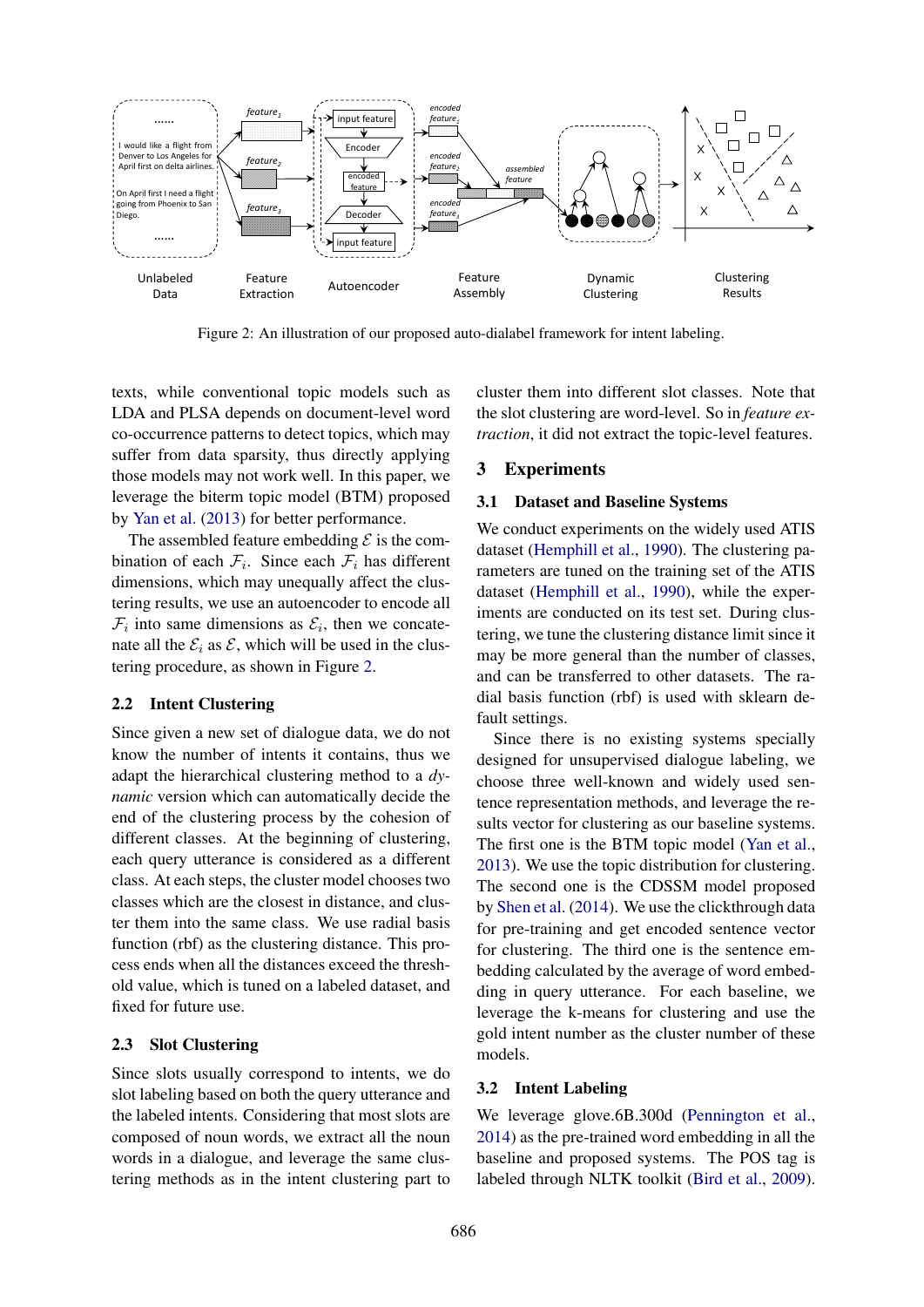| <b>Models</b>       | Intent Labeling Acc $(\% )$ |
|---------------------|-----------------------------|
| topic model         | 25.4                        |
| <b>CDSSM</b> vector | 20.7                        |
| glove embedding     | 25.6                        |
| auto-dialabel       | 84.1                        |

<span id="page-3-0"></span>Table 1: Intent labeling accuracy.

The topic number of BTM is set to 20 as default. Each encoded feature dimension is set to 30, then concatenated to a 120 dimension assembled vector. We have 17 kinds of gold intents, and our system predicted 18 kinds of intents. Since the clustering results have no label information, we sort the predicted intent classes and gold intent classes by size, and manually map them. We leverage intent labeling accuracy as the evaluation metrics.

#### 3.2.1 Overall Performance

Our auto-dialabel can reduce the tedious work of understanding the intent of each dialogue utterance and finding slot words in it. It clusters all utterances into several intent classes, and words into slot classes, which leaves human labelers only small labors to set label names for each class. Experimental results show that with auto-dialabel, we can label the whole ATIS dataset in less than 1 hour from end to end, compared to days we spend by human labeling. Table 1 shows the performance comparison of our model with other baseline systems. From Table [1,](#page-3-0) we find that our proposed auto-dialabel achieves high intent labeling accuracy (84.1%) and outperforms other baseline systems by a large margin. This may be because that the baseline systems are not specifically designed for intent scenario so that they can not handle the intent and slot clustering well, or are not capable of capturing complex intent relevant information.

#### 3.2.2 Ablation Tests

Feature Extraction The feature extraction part extracts 4 kinds of features. We conduct ablation

| <b>Model</b>                | Acc  | Model                        | Acc  | Model           | Acc  |
|-----------------------------|------|------------------------------|------|-----------------|------|
|                             | 50.8 |                              | 78.9 | no_encode       | 32.5 |
| $\mathcal{F}_{\chi}$        | 78.0 | $-\mathcal{F}_{\mathcal{X}}$ | 77.5 | K-means         | 28.5 |
| $\mathcal{F}_{\mathcal{W}}$ | 75.9 |                              | 80.7 | <i>Spectral</i> | 40.7 |
|                             | 70.2 |                              | 78.3 | auto-dialabel   | 84.1 |

<span id="page-3-1"></span>Table 2: Intent labeling ablation tests.  $\mathcal{F}_*$  shows the performance of the system with only feature  $\mathcal{F}_{*}$ .  $-\mathcal{F}_{*}$ shows the performance of the system excluded feature  $\mathcal{F}_{*}$ . *no\_encode* shows the performance of the system excluded the autoencoder parts.

| <b>Intent</b>  | <b>Slot</b>                            |
|----------------|----------------------------------------|
| flight         | <i>period_of_day</i> : noon, evening   |
|                | month_name: november, april            |
|                | <i>day_name</i> : monday, sunday       |
|                | city_name: cleveland, houston          |
| ground_service | <i>period_of_day</i> : night, morning; |
|                | <i>day_name</i> : monday;              |
|                | $city_name:$ denver, washington        |

<span id="page-3-2"></span>Table 3: Slot clustering cases

tests including and excluding each kind of features to see the performance. The results are shown in Table [2.](#page-3-1) From Table [2,](#page-3-1) we find the frequent key information as the most important feature. Since the intent is usually influenced by key words occurring in utterance, these kind of features can better capture key information which contributes most to the intent detection. On the contrary, the topic feature is less useful. Since it is not designed for this task, the information it represents may not directly assist the detection of intents.

Feature Assembly We concatenate the originally extracted features for clustering. The results are shown in Table [2](#page-3-1) as *no encode*, which suggests that the encoding part is essential in feature assembly. Since each feature has a different dimension, if we alternatively concatenate them directly, the "longer" feature may get more "attention", which may distract the clustering results. Generally, encoding all the features into the same dimension is an efficient way to balance the information.

Dynamic Clustering To test the performance of our modified dynamic clustering method, we leverage two most common used clustering methods for ablation test, which are k-means and spectral clustering. Both clustering numbers are set to gold intent number. The results are shown in Table [2,](#page-3-1) and we can find both methods perform worse than our methods, which shows that our methods can handle this task well. Besides, both baseline methods need prior intent number which is unavailable in advance in most cases. Compared with these baseline clustering methods, our method can dynamically determine the intent number and is more practical.

## 3.3 Slot Labeling

Due to the limitation of space, we just show some slot clustering result cases in Table [3.](#page-3-2) After manually assigning names, we find that auto-dialabel can extract about 70% of the slots with accuracy, including *city name*, *period of day*, *month name*,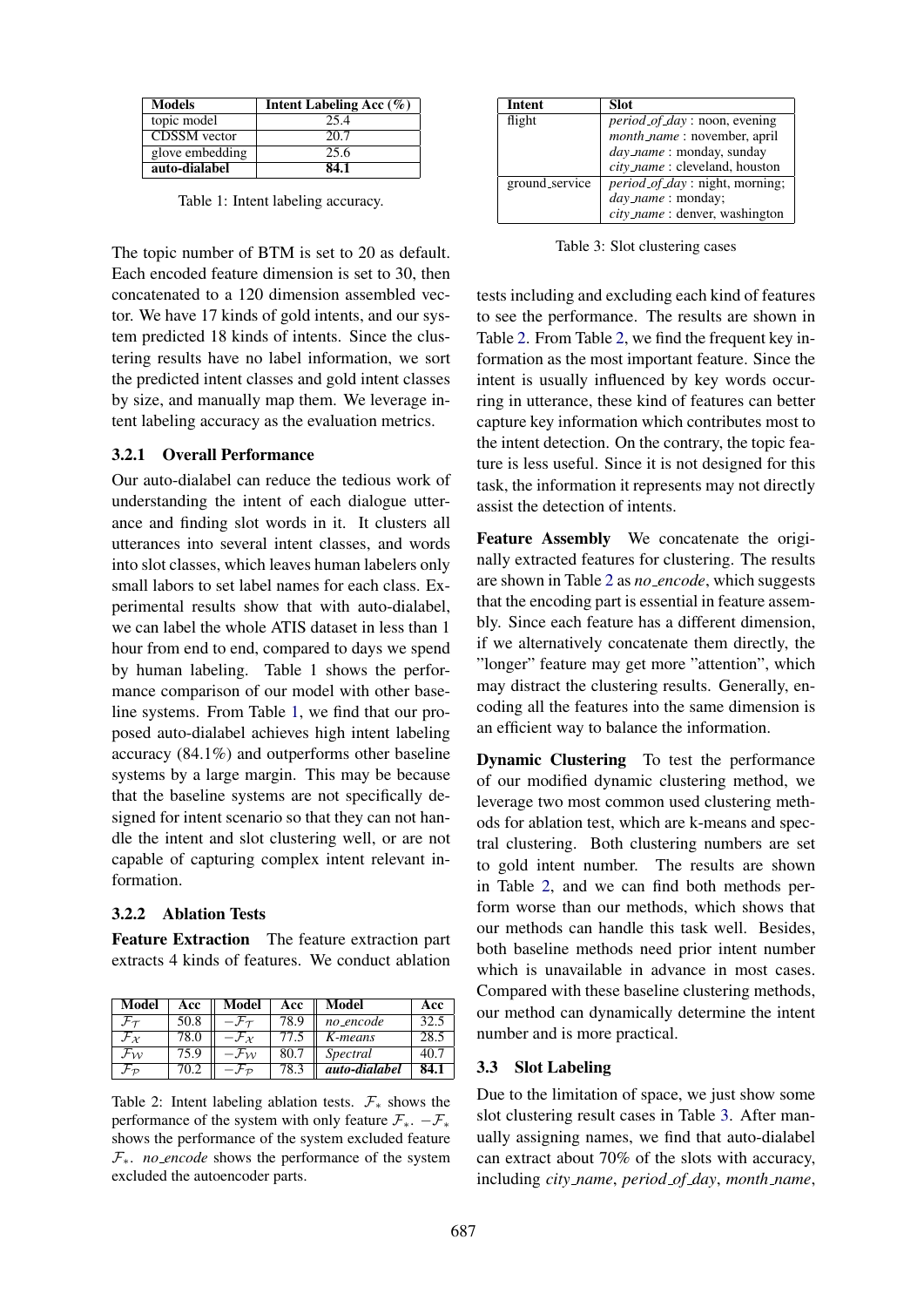and *day name*. The labeled slots above are the main slots for this scenario and could cover a large portion of airline ticket reservation demands. Generally, the slots clustered by auto-dialabel are reasonable and constructive.

## 4 Conclusion

In this paper, we formalize the auto-labeling task for dialogue data, and propose an unsupervised framework *auto-dialabel*. We design a set of linguistics and neural-network based features, leverage an autoencoder for feature assembly, and modify a hierarchical clustering method for dialogue intents and slots labeling. Experimental results show that our framework can achieve 84.1% intent clustering accuracy, and provide reasonable and instructive slot labeling results.

## Acknowledgements

Our work is supported by National Natural Science Foundation of China under Grant No.61333018 and the National Key Research and Development Program of China under Grant No.2017YFB1002101. The corresponding author of this paper is Houfeng Wang.

## References

- <span id="page-4-13"></span>Steven Bird, Ewan Klein, and Edward Loper. 2009. *Natural Language Processing with Python*. O'Reilly Media.
- <span id="page-4-1"></span>Kyunghyun Cho, Bart van Merrienboer, Caglar Gulcehre, Dzmitry Bahdanau, Fethi Bougares, Holger Schwenk, and Yoshua Bengio. 2014. Learning phrase representations using rnn encoder–decoder for statistical machine translation. In *Proceedings of the 2014 Conference on Empirical Methods in Natural Language Processing (EMNLP)*, pages 1724– 1734, Doha, Qatar. Association for Computational Linguistics.
- <span id="page-4-10"></span>David A Cohn, Zoubin Ghahramani, and Michael I Jordan. 1995. Active learning with statistical models. In *Advances in neural information processing systems*, pages 705–712.
- <span id="page-4-6"></span>Layla El Asri, Hannes Schulz, Shikhar Sharma, Jeremie Zumer, Justin Harris, Emery Fine, Rahul Mehrotra, and Kaheer Suleman. 2017. Frames: a corpus for adding memory to goal-oriented dialogue systems. In *Proceedings of the 18th Annual SIGdial Meeting on Discourse and Dialogue*, pages 207– 219.
- <span id="page-4-7"></span>Mihail Eric, Lakshmi Krishnan, Francois Charette, and Christopher D Manning. 2017. Key-value retrieval

networks for task-oriented dialogue. In *Proceedings of the 18th Annual SIGdial Meeting on Discourse and Dialogue*, pages 37–49.

- <span id="page-4-5"></span>Charles T Hemphill, John J Godfrey, and George R Doddington. 1990. The atis spoken language systems pilot corpus. In *Speech and Natural Language: Proceedings of a Workshop Held at Hidden Valley, Pennsylvania, June 24-27, 1990*.
- <span id="page-4-9"></span>John F Kelley. 1984. An iterative design methodology for user-friendly natural language office information applications. *ACM Transactions on Information Systems (TOIS)*, 2(1):26–41.
- <span id="page-4-12"></span>Jeffrey Pennington, Richard Socher, and Christopher D. Manning. 2014. Glove: Global vectors for word representation. In *Empirical Methods in Natural Language Processing (EMNLP)*, pages 1532– 1543.
- <span id="page-4-4"></span>Lifeng Shang, Zhengdong Lu, and Hang Li. 2015. Neural responding machine for short-text conversation. In *Proceedings of the 53rd Annual Meeting of the Association for Computational Linguistics and the 7th International Joint Conference on Natural Language Processing (Volume 1: Long Papers)*, pages 1577–1586, Beijing, China. Association for Computational Linguistics.
- <span id="page-4-11"></span>Yelong Shen, Xiaodong He, Jianfeng Gao, Li Deng, and Grégoire Mesnil. 2014. A latent semantic model with convolutional-pooling structure for information retrieval. In *Proceedings of the 23rd ACM International Conference on Conference on Information and Knowledge Management*, pages 101–110. ACM.
- <span id="page-4-3"></span>Alessandro Sordoni, Michel Galley, Michael Auli, Chris Brockett, Yangfeng Ji, Margaret Mitchell, Jian-Yun Nie, Jianfeng Gao, and Bill Dolan. 2015. A neural network approach to context-sensitive generation of conversational responses. In *Proceedings of the 2015 Conference of the North American Chapter of the Association for Computational Linguistics: Human Language Technologies*, pages 196–205.
- <span id="page-4-0"></span>Ilya Sutskever, Oriol Vinyals, and Quoc V Le. 2014. Sequence to sequence learning with neural networks. In *Advances in neural information processing systems (NIPS)*, pages 3104–3112.
- <span id="page-4-2"></span>Oriol Vinyals and Quoc Le. 2015. A neural conversational model. *Computer Science*.
- <span id="page-4-8"></span>Tsung-Hsien Wen, David Vandyke, Nikola Mrkšić, Milica Gasic, Lina M Rojas Barahona, Pei-Hao Su, Stefan Ultes, and Steve Young. 2017. A networkbased end-to-end trainable task-oriented dialogue system. In *Proceedings of the 15th Conference of the European Chapter of the Association for Computational Linguistics: Volume 1, Long Papers*, volume 1, pages 438–449.